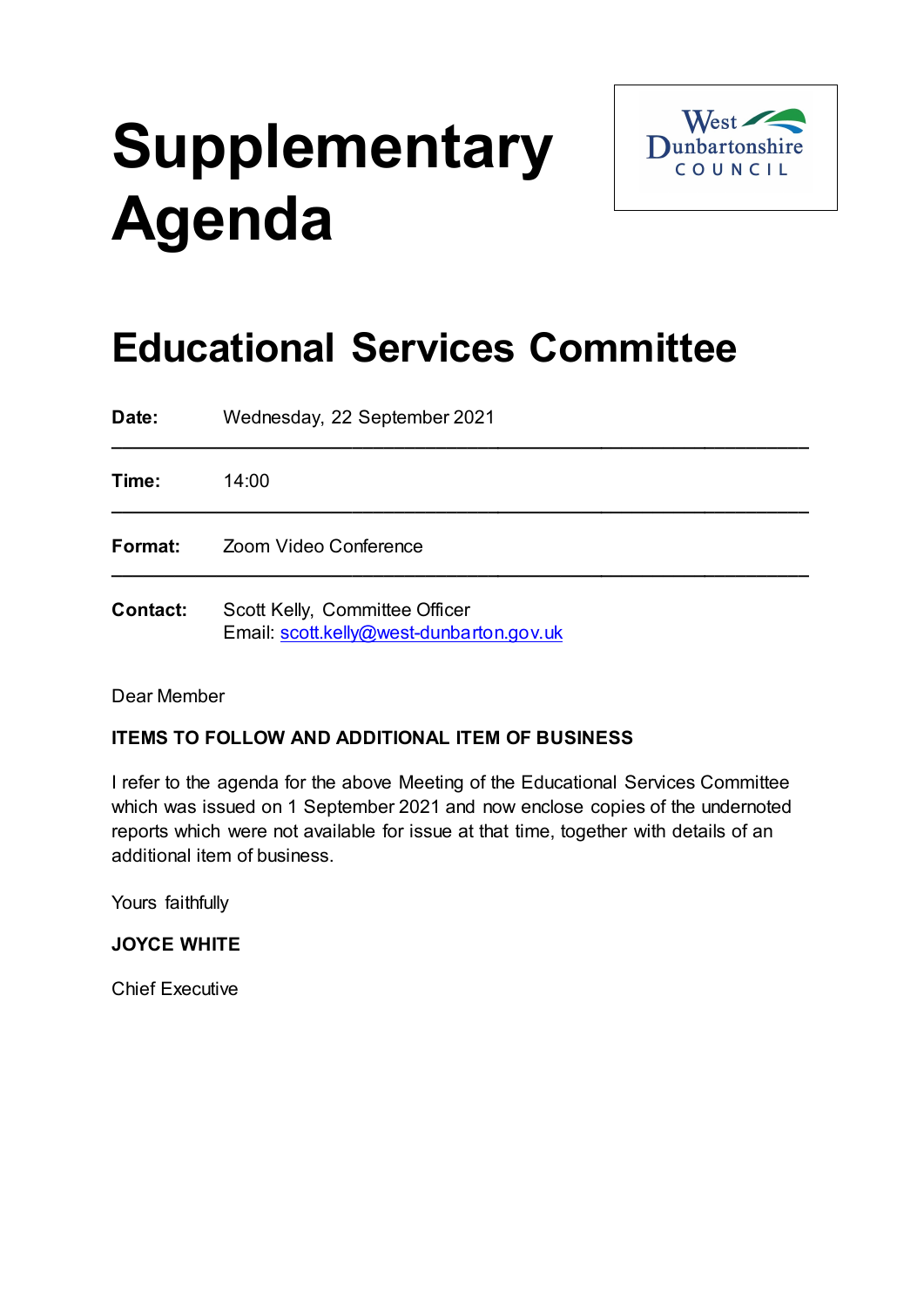#### Note referred to:-

#### **ITEMS TO FOLLOW**

#### **5 LOCAL NEGOTIATING COMMITTEE FOR TEACHERS 49 – 51**

Submit for information, and where necessary ratification, the Minutes of Meeting of the Local Negotiating Committee for Teachers held on 22 June 2021.

#### **8 PROPOSAL PAPER AND LAUNCH OF STATUTORY 53 – 82 CONSULTATION FOR THE CONSTRUCTION OF A NEW CAMPUS IN FAIFLEY**

Submit report by the Chief Education Officer seeking approval for the launch of the statutory consultation document by the Chief Education Officer under the terms of the Schools (Consultation) (Scotland) Act 2010 on the proposal to construct co-located replacements for St Joseph's Primary School, St Joseph's Rainbow Base and Edinbarnet Primary School, together with a new ELCC to replace Auchnacraig and Lennox ELCCs, and also provide a Community Library and Community space within a new campus to be located on the site of the current St Joseph's Primary School.

#### **9 SCHOOL TRANSPORT CONTRACTS – SESSION 2021/22 83 – 85**

Submit report by the Chief Education Officer setting out the steps taken to secure school transport contracts in liaison with Strathclyde Partnership for Transport for mainstream school transport and the Corporate Procurement Unit for Additional Support Needs school transport from school session 2021/2022 until 2024/2025.

#### **10 STRATEGY TO RAISE ATTAINMENT AND ACHIEVEMENT 87 – 106 IN WEST DUNBARTONSHIRE**

Submit report by the Chief Education Officer providing an update on activity and progress with regard to implementing West Dunbartonshire's Strategy to Raise Attainment and Achievement.

#### **12 EARLY YEARS IMPLEMENTATION UPDATE 107 – 111**

Submit report by the Chief Education Officer providing an update of the plan for expansion of Early Learning and Childcare in West Dunbartonshire Council.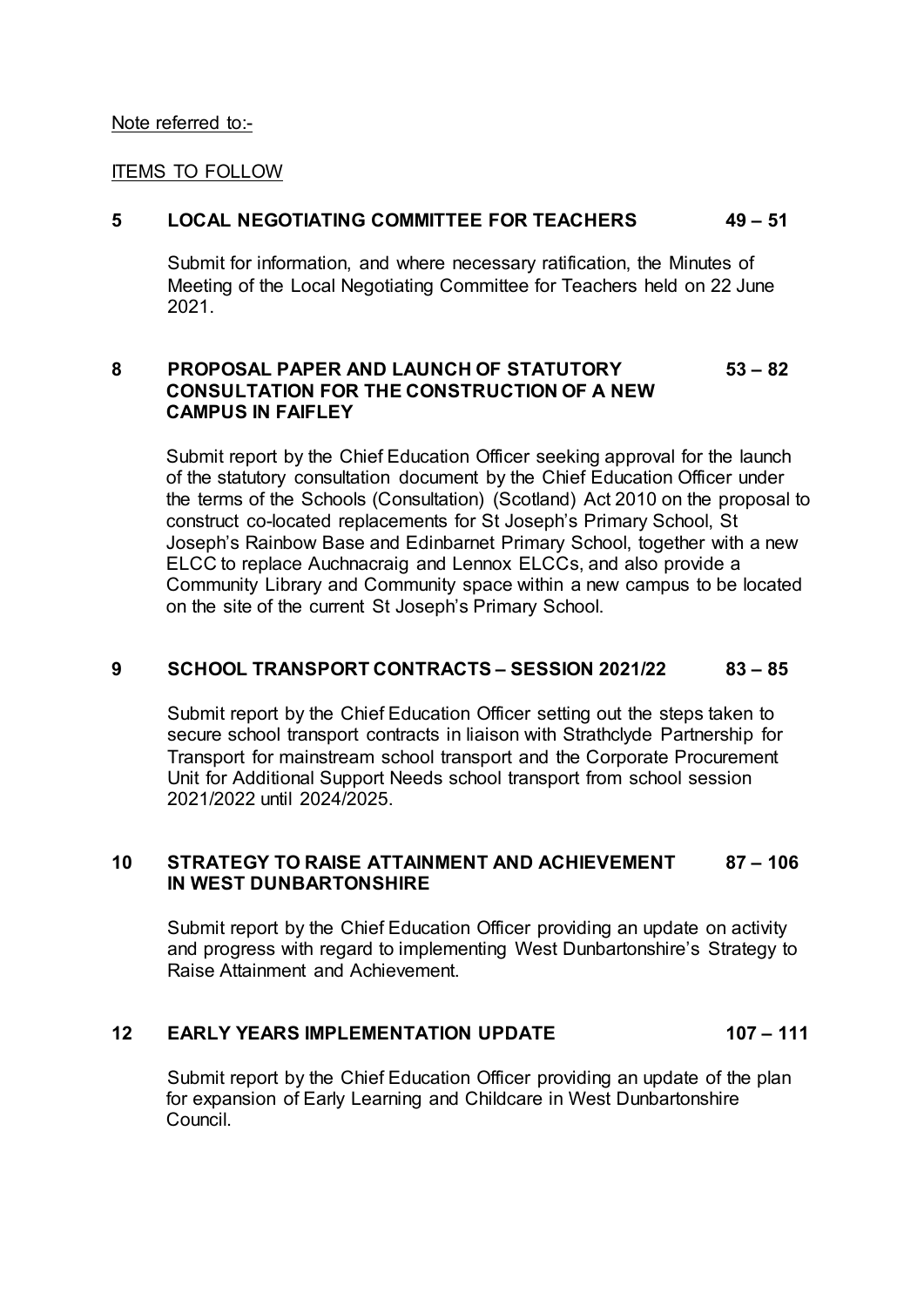#### **13 LITERACY AND NUMERACY – BENCHMARKING 113 – 121**

Submit report by the Chief Education Officer advising on the performance of literacy and numeracy in West Dunbartonshire at Early Years, P1, P4, P7 in 2021.

#### **14 SUMMER HOLIDAY 2021 PROGRAMME EVALUATION 123 – 144**

Submit report by the Chief Education Officer providing an update on plans to reduce holiday hunger across West Dunbartonshire Council during summer 2021 and providing information about the additional Scottish Government funding allocations.

#### **15 ALTERNATIVE TO FREE SCHOOL MEALS PAYMENT IN 145 – 156 HOLIDAYS**

Submit report by the Chief Education Officer providing an update on Free School Meal payments and seeking approval for administering Holiday Hunger payments based on entitlement as a result of low income.

#### **16 EDUCATION DELIVERY PLAN 2020/21 YEAR-END 157 – 175 PROGRESS**

Submit report by the Chief Education Officer providing the year-end progress of the 2020/21 Delivery Plan.

#### **17 EDUCATIONAL SERVICES BUDGETARY CONTROL 177 – 192 REPORT TO 31 JULY 2021 (PERIOD 4)**

Submit report by the Chief Officer – Resources providing an update on the financial performance of Educational Services to 31 July 2021 (Period 4).

#### ADDITIONAL ITEM OF BUSINESS

#### **18 PRESENTATION BY MEMBERS OF THE SCOTTISH YOUTH PARLIAMENT**

Members of the Scottish Youth Parliament will give a presentation in relation to their work during the COVID-19 pandemic.